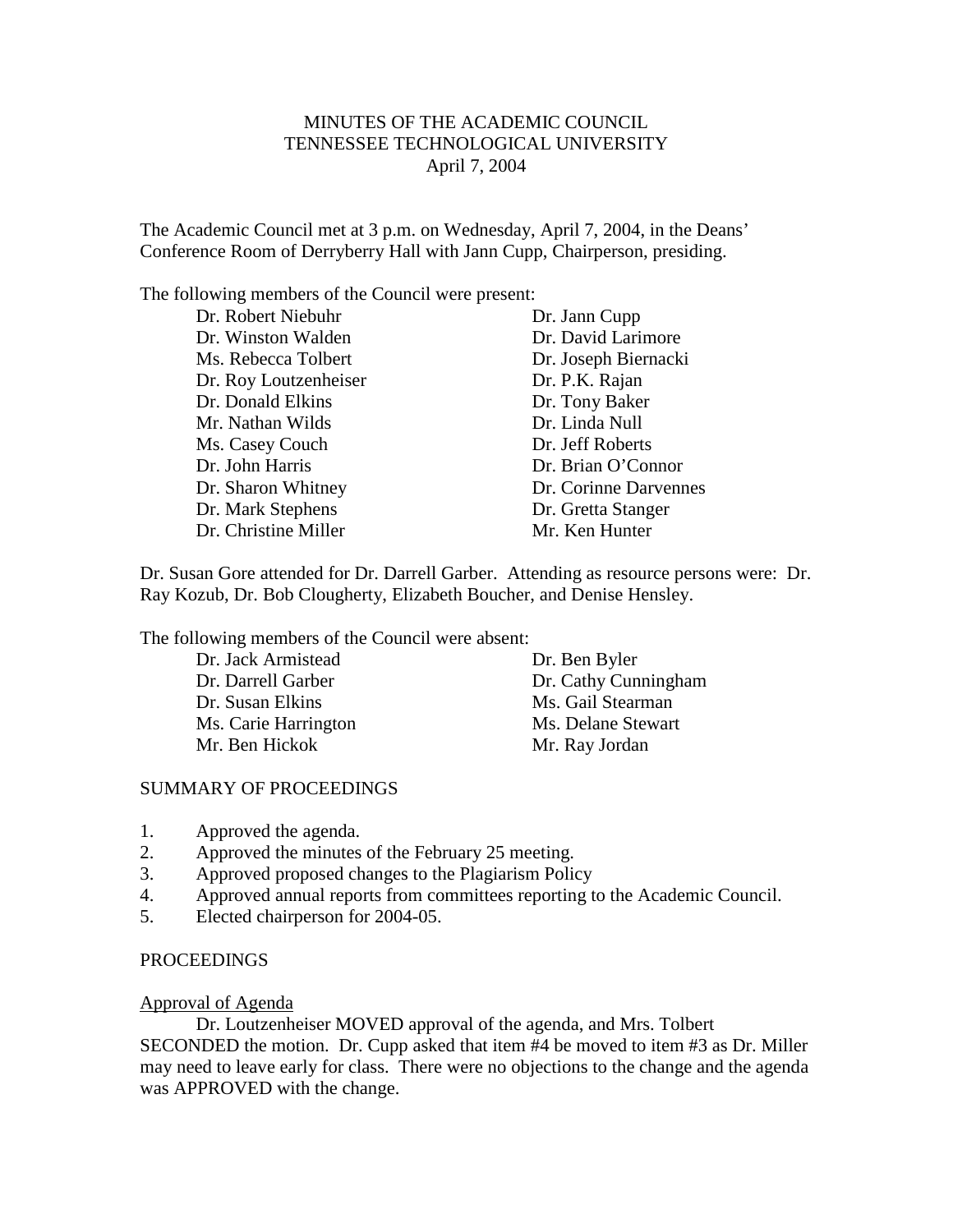### Approval of the Minutes of the February 25 Meeting

Dr. Loutzenheiser MOVED approval of the minutes of the February 25 meeting as posted on the Academic Council web site, and Dr. Baker SECONDED the motion. The minutes were APPROVED as posted.

### Report from the Subcommittee to Study the Plagiarism Policy

Dr. Cupp asked Dr. Miller, Chair of the Subcommittee to Study the Plagiarism Policy, to present their report. Dr. Miller stated that the subcommittee was asked to review the time lines to file a complaint on plagiarism. A draft of the proposed changes was sent via e-mail to the Council prior to the meeting (copy attached). The proposed change states: *"A formal charge of misconduct must be sent in writing to the student and to the Vice President for Student Services during the semester concerned or within five (5) calendar days after the final grades are due to the Records Office or, in a case involving a graduating senior, by 4:30 p.m. the day grades are due. Within twenty-four (24) hours after receiving the charge, the Vice President for Student Services shall notify the student of his or her options."* It also states that: *"Within twenty-four (24) hours after receiving a written charge of academic misconduct from the instructor, the Vice President for Student Services shall notify the student of the instructor's misconduct charge and of the student's options."* After some discussion, a clause was added to the first sentence to include the Assistant Director of Records after the Vice President for Student Services (to be sent a copy of the formal charge). Dr. Harris MOVED approval and Dr. Loutzenheiser SECONDED the motion. The motion was APPROVED by a unanimous vote. It was also noted that the term *"Student Services*" should be *"Student Affairs."* This will be corrected in the Faculty Handbook also.

#### Annual Reports from Committees Reporting to the Academic Council

The Council reviewed each one of the committee reports, with discussion or comments relevant to each report. Dr. Miller MOVED blanket approval of all the reports collectively and Dr. Larimore SECONDED the motion. Dr. O'Connor made a motion for a formal amendment to the Faculty Research Committee report that section IV on page 3 should be section VI. Also, the appropriate persons or committee should study the ramifications of the relationship between section VI. A. & B. (the maximum amount of the award and the value per release time hour). Dr. Whitney SECONDED the motion, and the amendment was APPROVED unanimously. Dr. Loutzenheiser moved to change item #1 in the Curriculum Committee report to read *"Approved campus-wide 120-hour program curriculum, except those who received official TBR waiver."* Dr. Stanger SECONDED the motion, and the motion to approve all blanket reports was APPROVED by a unanimous vote.

#### Election of Chairperson for 2004-05

Dr. Null MOVED to elect Jeff Roberts by acclamation, and Dr. Harris SECONDED the motion. Dr. Null MOVED that nominations cease and that Dr. Roberts be declared the chair by acclamation. Dr. Roberts was ELECTED by a unanimous vote as chairperson of the Academic Council for 2004-05. Dr. Cupp thanked everyone for a wonderful two years. The Council also thanked Dr. Cupp for a good two years as chair.